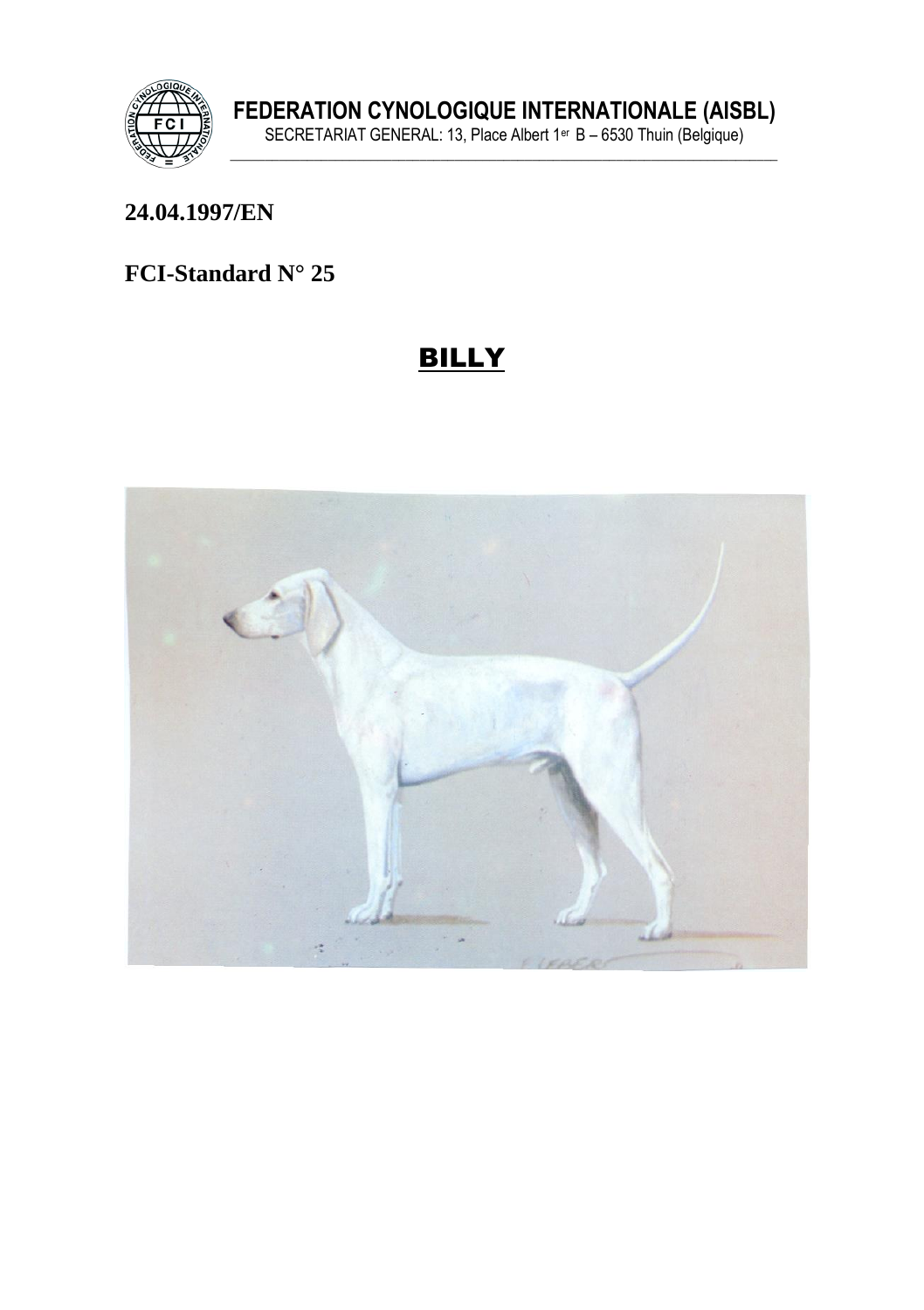**TRANSLATION**: Mrs. Kincaid, brought up to date by Dr. Paschoud. Official language (FR).

**ORIGIN**: France.

### **DATE OF PUBLICATION OF THE OFFICIAL VALID STANDARD**: 28.12.1973.

**UTILIZATION**: Hound.

| <b>FCI-CLASSIFICATION:</b> Group 6 |                                 | Scenthounds and related |         |  |
|------------------------------------|---------------------------------|-------------------------|---------|--|
|                                    |                                 |                         | breeds. |  |
|                                    | Section 1.1 Large sized hounds. |                         |         |  |
|                                    | With working trial.             |                         |         |  |

**GENERAL APPEARANCE**: Well constructed hound, strong, yet light; forequarters more powerful than hindquarters.

**HEAD:** Fairly fine, lean, of medium length.

CRANIAL REGION:

Skull: Forehead slightly domed, not very broad; occipital protuberance perceptible. Stop: Well defined.

FACIAL REGION: Nose: Well developed, black or red-brown. Muzzle: Rather square. Nasal bridge fairly broad; first straight, then slightly arched, moderately long. Lips: Slightly or not at all in form of flews, the upper lip covering the lower without overhanging fleshiness; corner of the lips often visible.

**EYES**: Alert, very open and dark, eye rims black or brown.

**EARS**: Leathers of medium size, set on relatively high for a French hound, rather flat, in the lower section turning slightly inwards.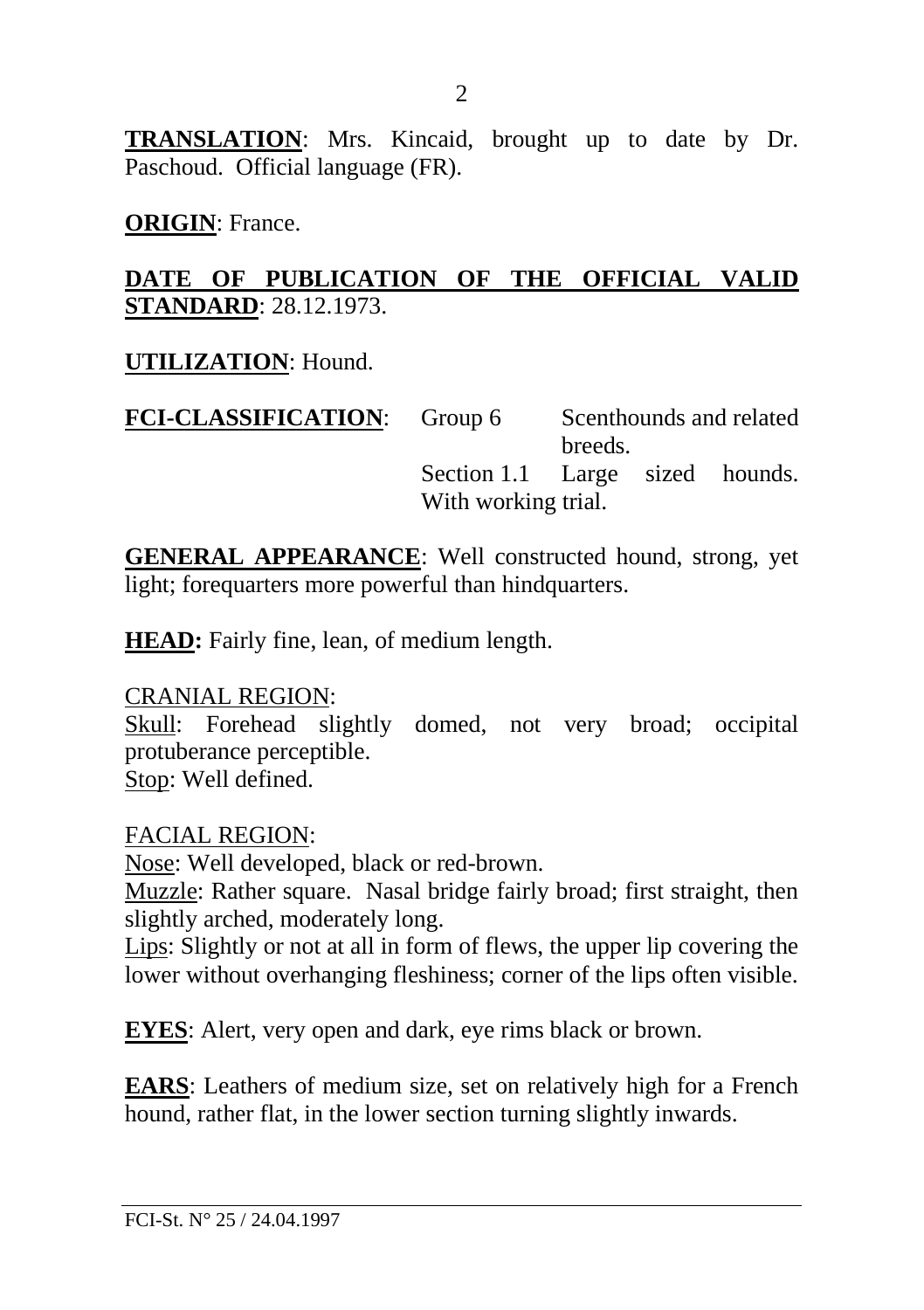**NECK** Of medium length, rather round, somewhat strong; a slight dewlap is permitted.

#### **BODY**:

Back: Rather wide, strong, slightly arched. Loin: Wide, slightly arched. Croup: Sloping. Chest: Very deep, quite narrow. Ribs: Flat. Underline and belly: Flank fairly long, with a slight tuck-up.

**TAIL**: Long, strong, sometimes slightly feathered.

### **LIMBS**

#### FOREQUARTERS:

General appearance: Strong, vertical stance, flat bones. Shoulder: Fairly long, lying close to the chest. Forefeet: Well developed, rather round; toes tight.

#### HINDQUARTERS:

Thighs: Moderately muscled. Hocks: Slightly bent, wide and strong. Hind feet: Well developed, rather round; toes tight.

#### **GAIT/MOVEMENT**: Gallops easily.

**SKIN**: White, sometimes with deep brown or almost black spots; supple and fine.

#### **COAT**

Hair: Short, harsh to the touch, often slightly coarse.

Colour: Pure white or milk-coffee white, or white with light orange or lemon patches or mantle.

**SIZE:** For dogs :  $60-70$  cm. For bitches  $: 58-62$  cm.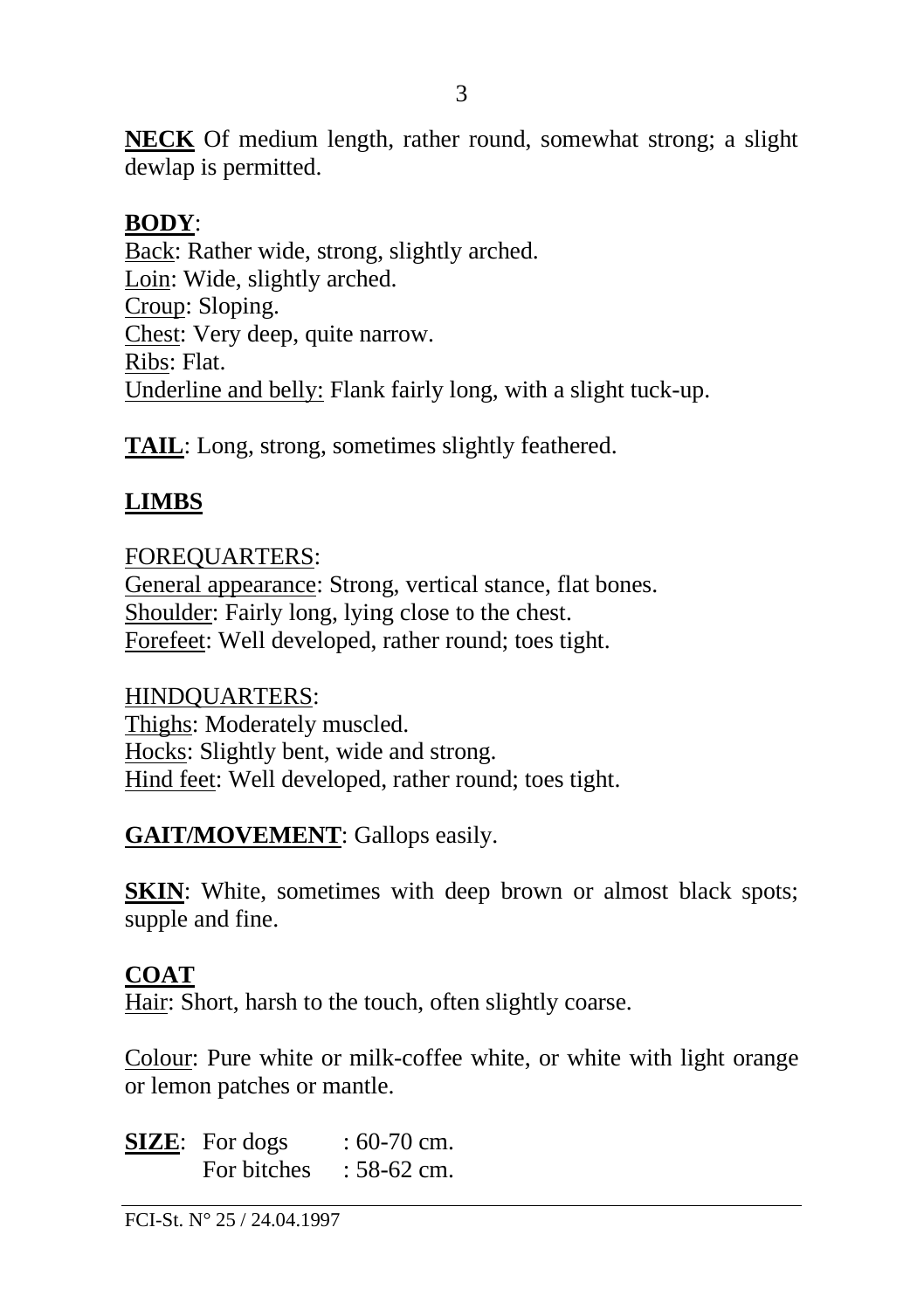**FAULTS** : Any departure from the foregoing points should be considered a fault and the seriousness with which the fault should be regarded should be in exact proportion to its degree and its effect upon the health and welfare of the dog.

# **DISQUALIFYING FAULTS**:

- **Aggressive or overly shy.**
- Any dog clearly showing physical or behavioural abnormalities.
- Nasal bridge too short, too long or too slim.
- Pronounced overshot mouth; such a dog must be stristly disqualified; however a dog with a slightly overshot mouth (1/2 cm) has not to be eliminated.
- Black or red hair.

# **N.B.**:

- Male animals should have two apparently normal testicles fully descended into the scrotum.
- Only functionally and clinically healthy dogs, with breed typical conformation should be used for breeding.